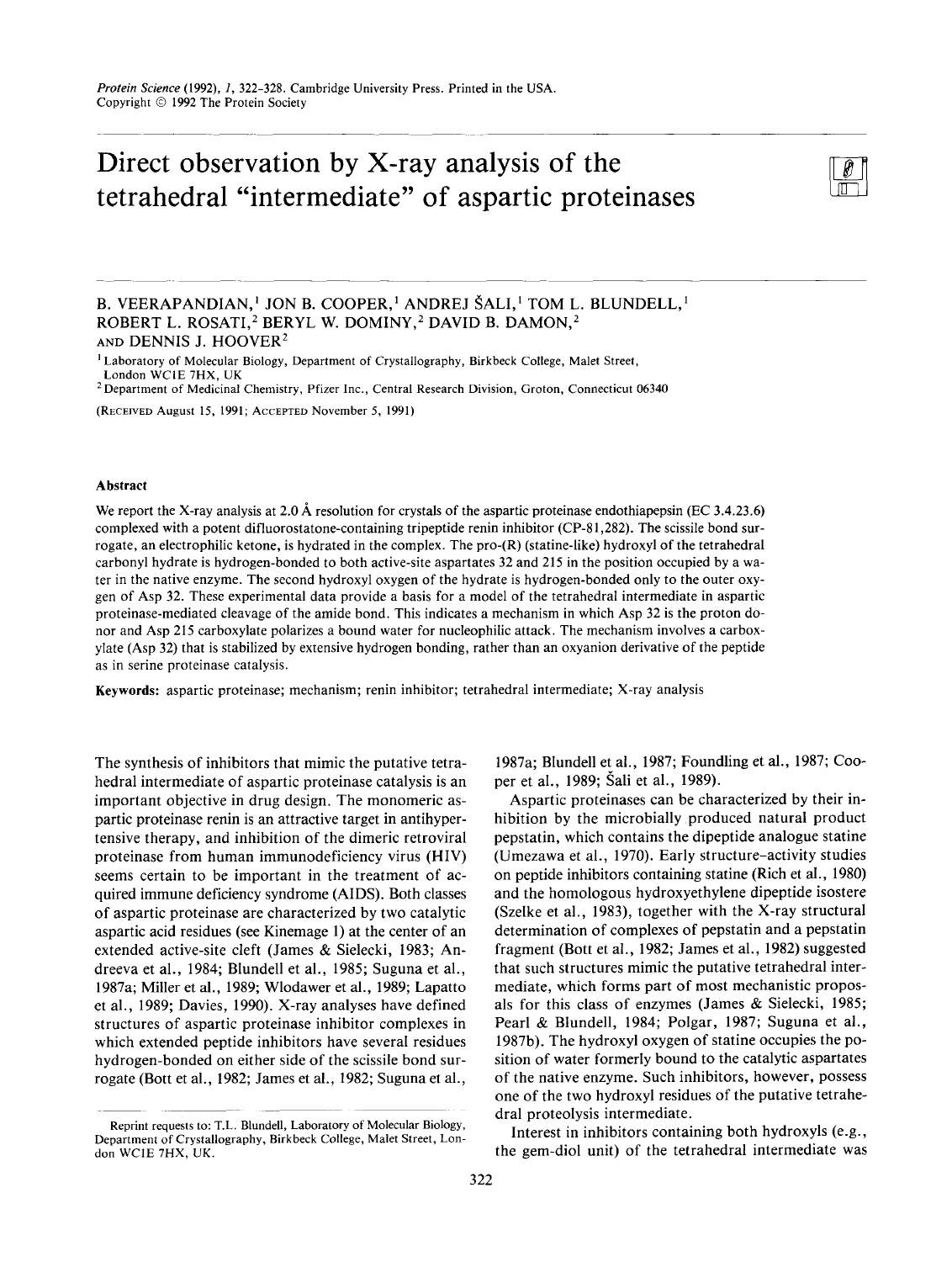stimulated by direct NMR observation (Rich et al., 1982; Holladay et al., 1985) that porcine pepsin binds ketone analogues  $(-CO-CH_{2})$  of these inhibitors (statones) in the tetrahedral hydrate form  $(-C(OH),-CH_{2})$ . Little exchange of  $^{18}O$  into inhibitor recovered from one such experiment indicated both hydrate formation and decomposition to be highly stereoselective and hence enzymecatalyzed processes. The weaker binding to pepsin and renin of statones relative to the hydroxy analogues was attributed (Rich et al., 1985) to the unfavorable equilibrium for hydration of the ketone function. Indeed, peptides containing the more readily hydrated 2,2-difluorostatone moiety  $(-C(OH)<sub>2</sub>-CF<sub>2</sub>-)$  were subsequently found to be 50-1,000-fold more potent against both porcine pepsin and renin than the nonfluorinated statone analogues (Gelb et al., 1985; Thairivongs et al., 1985, 1986; Fearon et al., 1987).

The stability of these gem-diol complexes derived from a difluorostatone moiety, together with their probable resemblance to the tetrahedral proteolysis intermediate  $(-C(OH)<sub>2</sub>-NH<sub>-</sub>)$ , makes them attractive for crystallization and high-resolution X-ray analysis. To this end we have synthesized a potent difluorostatone-containing tripeptide, CP-81,282 (morpholino-4-carbonyl-Phe-Nle**cyclohexyldifluorostatone-N-methylamide).** This substance is 10-fold more potent against renin and 90-fold more potent against endothiapepsin than the corresponding alcohol having the statine-like hydroxyl configuration (Fig. 1).

We now describe the high-resolution X-ray structure of the complex between the fungal aspartic proteinase endo-

IC<sub>50</sub>. Human<br>Plasma Renin

420 nM



1 nM

**(CP-81,282)** 

**10 nM 920 nM** 

NHCH,

Endothlapepsin

6200 nM

11 nM

thiapepsin and this potent difluorostatone-containing tripeptide renin inhibitor. Our study shows that the pro-(R) (statine-like) hydroxyl of the tetrahedral carbonyl hydrate is hydrogen-bonded to both active-site aspartates 32 and 215 in the position occupied by a water in the native enzyme. The second hydroxyl oxygen of the hydrate is hydrogen-bonded only to the carboxyl oxygen of Asp 32 that is most distant from Asp 215 (the outer oxygen) at the catalytic center. These experimental data provide a basis for a model of the tetrahedral intermediate in aspartic proteinase-mediated cleavage of the amide bond.

## **Results and discussion**

The high potency of the difluorostatone analogue is reflected in the  $IC_{50}$ 's of CP-81,282 and its equivalent (R)and (S)-alcohols. The  $IC_{50}$ 's of CP-81,282 for human plasma renin and endothiapepsin are 1 and 11 nM, respectively. The potency of the difluorostatone is most probably a consequence of its low barrier for formation of the tetrahedral hydrate  $(K_{\text{hydration}} = 2.1 \text{ in } 5:1 \text{ DMSO}$ water and 0.6 in wet chloroform as determined by  $^{19}$ F NMR), which binds tightly to these enzymes. Alternatively, the  $(R)$  (statine-like) alcohol has  $IC_{50}$ 's of 10 and 920 nM, whereas the (S)-alcohol has values of 420 and 6,200 nM (Fig. 1).

The complex with the difluorostatone crystallized in a form that is isomorphous to the native endothiapepsin (Blundell et al., 1990). X-ray data were collected to  $2.0 \text{ Å}$ resolution and merged resulting in a 76% complete data set with a merging R-factor of 7.4% based on the intensities. The structure was solved using difference Fourier techniques and least-squares refinement using data from 20 Å to 2.0 Å (16,999 reflections). The final R-factor of 0.18 and correlation coefficient of 0.91 were obtained for a model containing 306 water molecules. The coordinates have satisfactory geometry; root mean square (rms) residuals are  $0.021$  Å for bond lengths,  $0.023$  Å for bond 'angle' distances,  $0.032 \text{ Å}$  for nonbonded contacts,  $0.005 \text{ Å}$ for main-chain planes and  $0.004 \text{ Å}$  for side-chain planes. Unrestrained temperature factor refinement resulted in mean  $B_{\text{iso}}$  values of 17.2  $\mathring{A}^2$  for the enzyme, 15.7  $\mathring{A}^2$  for the inhibitor, and 43.0  $A^2$  for the waters. The bound structure of the inhibitor is illustrated in Figure 2 and Kinemage 2.

The inhibitor is bound in an extended conformation. Residues  $P_3$  to  $P_1$  form an antiparallel beta-sheet with residues 217-219 of the enzyme, and a hydrogen bond is made between **P2'** NH and the CO of Gly 34. Further hydrogen bonds are made with the extended hairpin known as the flap at residues 76 and 77. The interactions of the inhibitor other than those of the tetrahedral hydrate will not be described here in further detail; they are in general similar to those found in other aspartic proteinase inhibitor complexes (Bott et al., 1982; James et al., 1982; Foundling et al., 1987; Suguna et al., 1987b; Sali et al., 1989).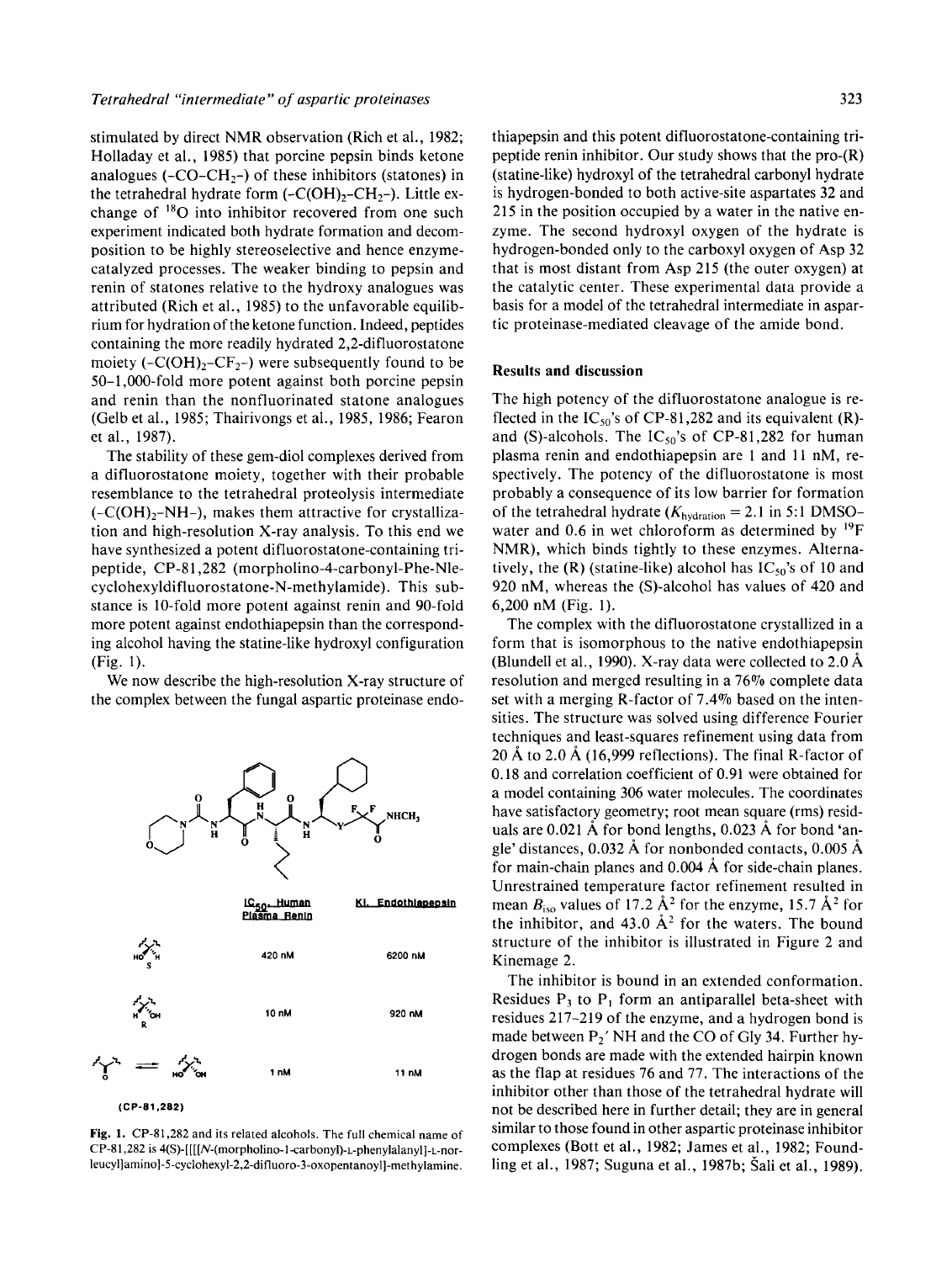

**Fig. 2.** Hydrogen bond interactions made by the inhibitor with the enzyme active-site cleft.

Figure **3** shows that the inhibitor is bound as the hydrate with the hydroxyls of the gem-diol function associating tightly with the catalytic carboxyl residues of aspartates **32** and **215.** The pro-(R) hydroxyl oxygen occupies the same position as the corresponding hydroxyl oxygen in endothiapepsin complexes of inhibitors containing statine (e.g., Cooper et al., **1989)** or the hydroxyethylene dipeptide isostere (Blundell et al., **1987;** Veerapandian et al., **1990).** This oxygen atom of the inhibitor is within **3.5** A of all four carboxyl oxygens, in an equivalent position to the oxygen atom of water in the native enzyme (Pearl and

Blundell, **1984;** Blundell et al., **1990).** The distances to the two inner carboxylate oxygens are consistent with hydrogen bonds, but the shortest distance **(2.6** A) is to the outer oxygen of Asp **215** (Fig. **3).** The second hydroxyl oxygen of the hydrate is located at an equivalent distance **(2.6** A) from the outer carboxyl oxygen of Asp **32** (Fig. **3).** 

Because X-ray analyses of proteins at **2.0** A resolution cannot locate hydrogens, their positions must be inferred from those of the heavier atoms. One proton originates from the catalytic aspartates at pH **4.5,** and two protons derive from the hydrate hydroxyls. Their positions should

![](_page_2_Figure_6.jpeg)

**Fig. 3.** The stereochemistry and interactions of the tetrahedral hydrate with the enzyme. Interatomic distances are taken from the refined Structure, which has an estimated coordinate error of **0.2** A. The input for a Gaussian 88 calculation was created **from** the X-ray positions for the carboxy groups of Asp **32** and **215,** and, from the statine residue, the two hydroxyl oxygens, the two fluorines, and the two carbons they are attached to. Hydrogen atoms were then added using standard bond lengths and angles to form two possible complexes (the one shown, and an alternative arrangement in which Asp **32** is protonated and Asp **215** charged).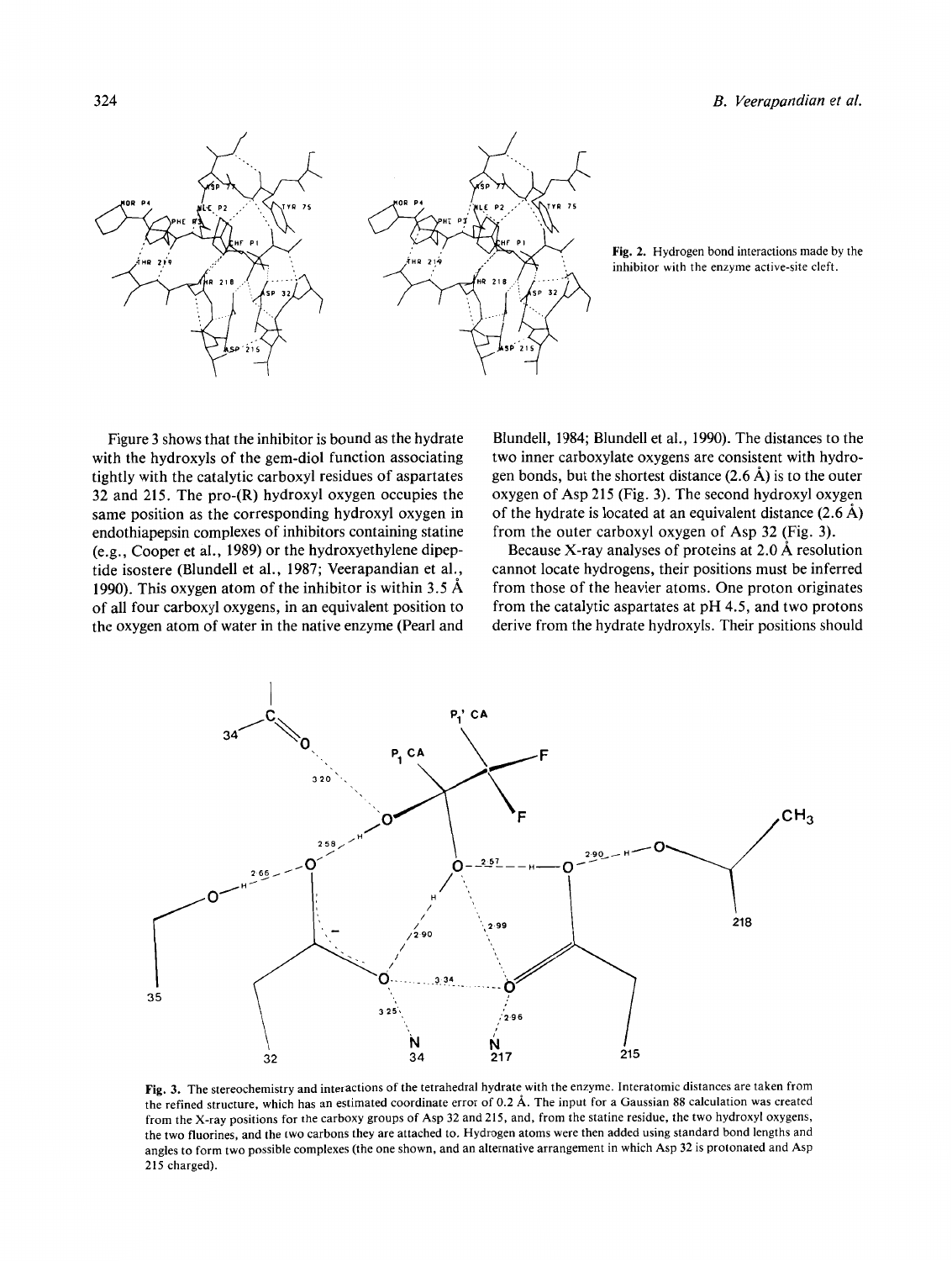be consistent with the shorter distances that indicate hydrogen bonds stabilizing the tetrahedral hydrate. Short oxygen-oxygen interatomic distances of about **2.6** A strongly indicate the approximate locations of two of these protons, one between the outer oxygen of Asp **215**  and the statine-like (pro-R) hydroxyl oxygen of the hydrate, and the other between the outer oxygen of Asp **32**  and the second (pro-S) hydrate oxygen. The observed interatomic distances suggest that the third proton is located between the statine-like hydrate oxygen and either of the inner oxygens of the aspartates. The interaction of this proton with the inner oxygen of Asp **215,** however, is unlikely. At any dihedral angle of the C-0 bond of the statine-like hydroxyl where an acceptable C-0-H angle (approximately **109")** is maintained, this proton is closer to either the outer oxygen of **215** or the inner of **32.** This proton is therefore most probably directed instead to the culation (see legend to Fig. **3)** indicates a favorable 0-H-0 bond angle of **173"** for this proton.

Two possible complexes with differing locations of the negative charge result from this arrangement. In the first (depicted in Fig. **3),** a negatively charged Asp **32** is stabilized by four hydrogen bonds, two from the hydrate hydroxyls, one from Ser 35 y-OH, and one from Gly **34** NH. The outer oxygen of protonated Asp **215** donates a hydrogen bond to the statine-like hydroxyl. In the second (not shown), a negatively charged Asp **215** is stabilized by three hydrogen bonds, one from the statine-like hydroxyl of the hydrate, one from Thr 218  $\gamma$ -OH, and one from Gly **217** NH, whereas the inner oxygen of protonated Asp **32** donates a hydrogen to the statine-like hydroxyl, and the outer hydroxyl of the hydrate donates a further hydrogen bond to the outer oxygen of Asp **32.** Thus, although these alternative complexes differ only in the proximity of each of the three protons to one or the other of the pairs of interacting oxygens, there is significant additional stabilization of the negative charge in the first. In the second, the 0-H bond of the statine-like hydrate hydroxyl is also nearly eclipsed with the main-chain  $CH(OH)<sub>2</sub>-CF<sub>2</sub>$  carbon-carbon bond (dihedral angle **33").** The preferred positions of the protons are shown in Figure **3.** Molecular orbital calculations favor this arrangement by 16 kcal/mol using STO-4G basis set and by **8** kcal/mol using the **6-31G** basis set and indicate that these bonds are staggered (dihedral angle **148").** 

In the preferred arrangement, the strong hydrogen bond between the second hydrate oxygen and Asp **32** could contribute to its 100-fold greater binding affinity to endothiapepsin compared to the analogous difluorostatine (where this hydroxyl is replaced by a proton). The greater activity of the R-hydroxy (statine-like) alcohol compared to the S-hydroxy isomer (see legend to Fig. **1)** probably originates from the binding of the hydroxyl of the former to both aspartate oxygens rather than to only one. There is also the potential for a weak interaction of the second

![](_page_3_Figure_5.jpeg)

**Fig. 4. The proposed mechanism for proteolytic cleavage of the amide bond by an aspartic proteinase.** 

hydrate oxygen with both the oxygen of **34** CO **(3.2** A) and the hydrogens on the edge of the phenol ring of Tyr **75,** as suggested from a model of the intermediate based on the structure of ahydroxyethylene containing inhibitor (Blundell et al., **1987).** This is the most favorable interaction of a phenol ring with an oxygen (Thomas et al., **1982)** and may contribute to a small degree to the stability of the intermediate.

Figure **4** outlines a mechanism for proteolytic cleavage of the amide bond by an aspartic proteinase, which is consistent with these data and resembles that previously proposed by Suguna et al. **(1987b).** The scissile bond carbonyl is protonated by Asp **32** and concomitantly attacked by water polarized into a nucleophilic state by Asp 215. The attack of the nucleophilic water on the polarized carbonyl may be additionally facilitated by enzymeinduced distortion of the amide function, possibly via rigid body movement (Sali et al., **1989)** in the complex. This gives a tetrahedral intermediate (b of Fig. **4)** with a proton arrangement consistent with that of the bound hydrate as shown in Figure **3.** Thus, the intermediate is stabilized by hydrogen bonds from the gem-diol unit to a negatively charged Asp **32** and from Asp **215** to the statine-like hydroxyl oxygen.

According to the principles of stereoelectronic control (Deslongchamps, **1975),** the amide nitrogen will have been pyramidalized in this process with the lone pair disposed antiperiplanar to the newly formed carbon-oxygen bond of the tetrahedral intermediate. A well-organized water molecule can be seen in the electron density approximately 4.5 Å from the  $-CF_{2}$ - carbon. This could mediate the transfer of **a** proton from bulk solvent but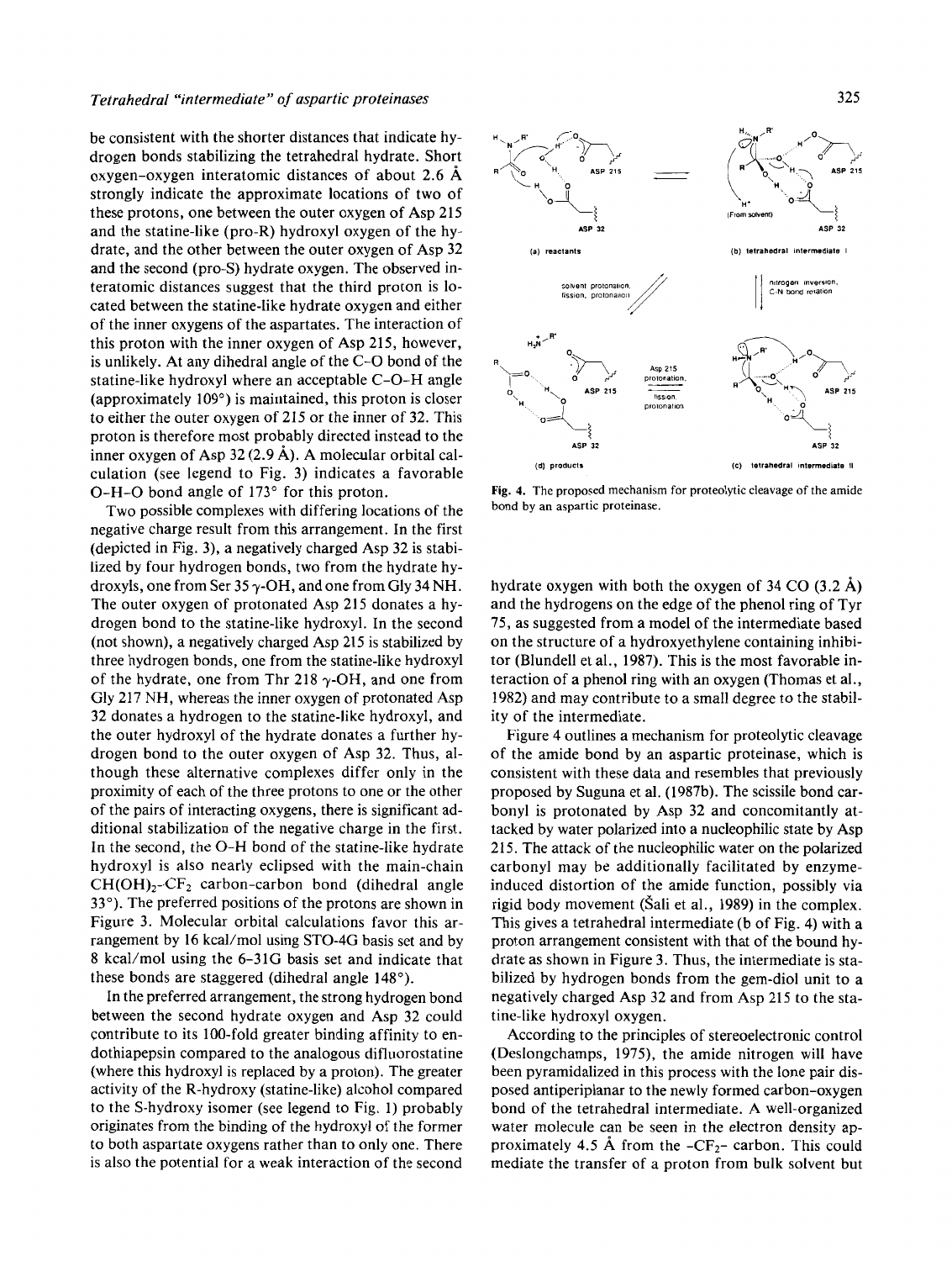only with some conformational change in the transition state complex. Alternatively, nitrogen inversion and a rotation of about  $60^{\circ}$  about the C(OH)<sub>2</sub>-N bond may allow a staggered disposition of the substrate  $P_1$  and  $P_1'$  $\alpha$ -carbons to be maintained while the secondary amine is rendered accessible to protonation by Asp 215. This is attractive because a model of this intermediate shows that the nitrogen of the amine is within hydrogen-bonding distance of the outer oxygen of Asp 215. **If** amine protonation is mediated by Asp 215, this event would be conveniently accompanied by loss of stabilization of the tetrahedral species by removal of the hydrogen bond to the statine-like hydroxyl simultaneously as the amine is protonated. Formation and stabilization of the products would be achieved by a concomitant deprotonation of the statine-like hydroxyl by Asp 32 (see c of Fig. 4). A hydrogen-bonded carboxylic acid dimer between the amino-terminal half of the product and Asp 32 (d of Fig. 4) results.

Thus, the high-resolution structure of the tetrahedral hydrate suggests a mechanism that involves the stabilization of a negatively charged aspartic acid carboxylate first at Asp 215 and then in the intermediate at Asp 32. In each case the stabilization involves complete inaccessibility of the carboxylate from bulk solvent and the formation of three or four hydrogen bonds to the two carboxylate oxygens. This is similar to the environment of several other carboxylates that are conserved in pepsins and which contribute to the negative overall charge at low pH (Cooper et al., 1990; Sielecki et al., 1990). Site-directed mutagenesis experiments of Ser 35 and Thr 218 of chymosin (Mantafounis & Pitts, 1990) and pepsin (J. Tang, unpubl.) are consistent with the role of these side-chain hydroxyl hydrogen bonds in stabilizing negatively charged carboxylates that occur in the mechanism shown in Figure 4. Their role is also consistent with the higher optimal pH for the catalysis by human renin with alanine at 218 and by the retroviral proteinases that have alanines at both equivalent positions.

The absence of any strong stabilization of a developing oxyanion at the peptide carbonyl argues against a possible analogy with serine proteinases, in which main-chain nitrogen atoms are thought to stabilize the negative charge of an oxyanion (Henderson, 1970). In fact the oxyanion is protonated and stabilized as a neutral gem-diol. In the case of the aspartic proteinases, anionic intermediates are stabilized sequentially by **a** complex hydrogen-bonding network at each of the active-site aspartates in two intermediates during the catalysis.

### **Methods and materials**

The syntheses of the inhibitors have been described elsewhere (Hoover, 1989). CP-81,282 was formed in an approximately 20:1 ratio with the presumably inactive  $P_1$  isomer by either diisopropylamine-modified Swern or DEC-modified Pfitzner-Moffatt oxidation of the (S) alcohol precursor. The substance was stable in CDCl $_3$  or DMSO-water for weeks, but equilibrated within 24 h at 25 °C to a 1:1.3 mixture of CP-81,282:P<sub>1</sub> epimer (by <sup>19</sup>F NMR) in buffered solution at either pH 4.3 or 7.0. Renin inhibition was measured at pH 7.4 with angiotensin I quantitation by radioimmunoassay. Endothiapepsin activity was monitored by measuring  $A_{300}$  for cleavage of the synthetic substrate  $K-P-A-E-F-pNO<sub>2</sub>F-R-L$  (Dunn et al., 1986) at pH 3.1. Each value was the mean of six determinations (I.M. Purcell & K.A. Simpson, unpubl.).

Crystals of endothiapepsin complexed with the inhibitor, but isomorphous with the uncomplexed enzyme, were grown by the method of Moews and Bunn (1970) using a 10-fold molar excess of inhibitor. A total of 42,676 X-ray reflections were recorded to 2.0 Å using an Enraf Nonius FAST television detector and corrected for Lorentz polarization and absorption effects. They were merged to give a unique set of 16,999 reflections with a merging R-factor of 7.4%. Fourier maps with coefficients  $|F_0| - |F_c|$  and  $2|F_0| - |F_c|$  were computed and displayed on an Evans and Sutherland PS300 graphics system using FRODO (Jones, 1978). Clear and contiguous electron density for the inhibitor was observed. The resulting model of the enzyme-inhibitor complex was then subjected to stereochemically restrained leastsquares refinement using the program RESTRAIN (Haneef et al., 1985) and remodeling. The final R-factor was 0.18 for data in the resolution range 20 Å to 2.0 Å for reflections greater than  $2\sigma(F)$ . The coordinates will be deposited in the Brookhaven Protein Databank (Bernstein et al., 1977). The error in the atomic coordinates was calculated by the method of Read (1986), which gave a value of 0.22 A.

For molecular orbital calculations, the coordinates for the two oxygen and one carbon atoms of the carboxy group of Asp 32 were extracted from the whole set of X-ray coordinates and a hydrogen atom was added to the inner carboxy carbon atom using a standard bond length of 1.09 Å and a bond angle of  $112.89^{\circ}$  to each oxygen atom. Similarly, the coordinates for the carboxy group of Asp 215 were extracted and a hydrogen atom added to the carbon atom. The coordinates of the carbon and two oxygens of the diol group and the difluoromethylene atoms of the inhibitor were also extracted and a hydrogen atom was added to each of those two carbon atoms using a standard bond length of  $1.09 \text{ Å}$ , a standard bond angle of  $109.45^\circ$ , and a dihedral angle that split either the two oxygens or the two fluorines. Hydrogens were then added to the two diol oxygens and one of the carboxy oxygens using a standard bond length of 0.95 A and bond angles of 109.45 $\degree$  for the diol hydrogens and 120 $\degree$  for the carboxy hydrogen. The dihedral angles were then set to the two possible arrangements (see Results and discussion). Only the geometries of the hydrogens attached to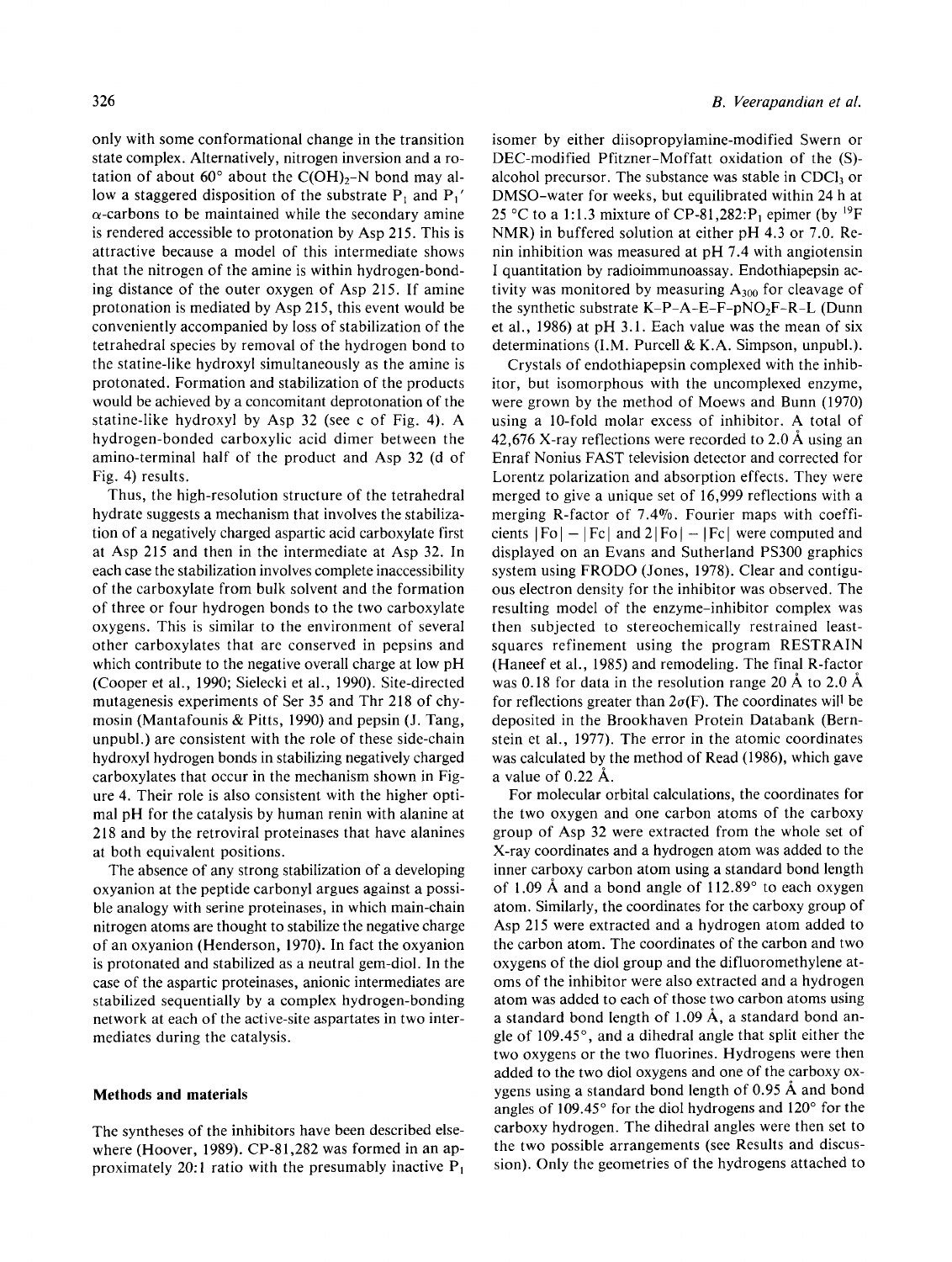the oxygen atoms were allowed to optimize during the calculations, which were performed with the Gaussian 88 program on an IBM 3090. The STO-4G basis set was chosen because it has been demonstrated to be useful for describing hydrogen-bonded complexes (Del Bene & Pople, 1970).

#### **Acknowledgments**

We are indebted to I.M. Purcell, K.A. Simpson, A. Rauch, and W.R. Murphy (Department of Metabolic Diseases, Central Research Division, Pfizer, Inc.) for providing renin and endothiapepsin potencies. We thank C. DeAlwis, **S.P.** Wood, A.M. Hemmings, M. Newman, A. Beveridge, D. Bailey, and *G.* Haywood for stimulating discussions concerning the structure of aspartic proteinase complexes and the mechanism of catalytic action.

#### **References**

- Andreeva, N.S., Zdanov, A.S., Gustchina, A.E., & Fedorov, A.A. (1984). Structure of ethanol-inhibited porcine pepsin at 2 A resolution and binding of methyl ester of phenylalanine-diiodotyrosine to the enzyme. *J. Biol. Chem. 259,* 11353-11365.
- Bernstein, F.C., Koetzle, T.F., Williams, G.J.B., Meyer, E.F., Brice, M.D., Rodgers, J.R., Kennard, O., Shimanouchi, T., & Tasumi, M. (1977). The Protein Databank, a computer based archival file for macromolecular structures. *J. Mol. Biol. 112,* 535-542.
- Blundell, T.L., Cooper, J., Foundling, S.I., Jones, D.M., Atrash, B., & Szelke, M. (1987). On the rational design of renin inhibitors: X-ray studies of aspartic proteinases complexed with transition state analogues. *Biochemistry 26,* 5585-5590.
- Blundell, T.L., Jenkins, J., Pearl, L.H., Sewell, T., & Pederson, V. (1985). The high resolution structure of endothiapepsin. In *Aspartic Proteinases and Their Inhibitors* (Kostka,V., Ed.), pp. 151-161. Walter de Gruyter, Berlin.
- Blundell, T.L., Jenkins, J.A., Sewell, B.T., Pearl, L.H., Cooper, J.B., Tickle, I.J., Wood, S.P., & Veerapandian, B. (1990). The three dimensional structure at 2.1 A resolution of endothiapepsin. *J. Mol. Biol. 211,* 919-941.
- Bott, R., Subramanian, E., & Davies, D. (1982). Three dimensional structure of the complex Of the *Rhizopus chinensis* carboxyl proteinase and pepstatin at 2.5 A resolution. *Biochemisfry21,6956-6962.*
- Cooper, J.B., Foundling, S.I., Blundell, T.L., Boger, J., Jupp, R.A., & Kay, J. (1989). X-ray studies of aspartic proteinase-statine inhibitor complexes. *Biochemistry 28,* 8596-8603.
- Cooper, J.B., Khan, G., Taylor, G., Tickle I.J., & Blundell, T.L. (1990). Three dimensional structure of the hexagonal crystal form of porcine pepsin at 2.3 A resolution. *J. Mol. Biol. 214,* 199-222.
- Davies, D.R. (1990). The structure and function of aspartic proteinases. *Annu. Rev. Biophys. Biophys. Chem. 19,* 189-216.
- Del Bene, J. & Pople, J.A. (1970). Theory of molecular interactions. I. Molecular orbital studies of water polymers using a minimal Slatertype basis. *J. Chem. Phys. 52,* 4858-4866.
- Deslongchamps, P. (1975). Stereoelectronic control in the cleavage of tetrahedral intermediates in the hydrolysis of esters and amides. *Tetrahedron 31,* 2463-2490.
- Dunn, B.M., Jimenez, M., Parten, B.F., Valler, M.J., Rolph, C.E., & Kay, J. (1986). A systematic series of synthetic chromophoric substrates for aspartic proteinases. *Biochem. J. 237,* 899-906.
- Fearon, **K.,** Spaltenstein, A., Hopkins, P.B., & Gelb, M.H. (1987). Fluoroketone containing peptides as inhibitors of human renin. *J. Med. Chem. 30,* 1617-1622.
- Foundling, S.I., Cooper, **J.,** Watson, J., Cleasby, F.E., Pearl, L.H., Sibanda, B.L., Hemmings, A,, Wood, S.P., Blundell, T.L., Valler, T.L., Kay, J., Boger, J., Dunn, B.M., Leckie, B.J., Jones, D.M., Atrash, B., Hallett, A,, & Szelke, M. (1987). High resolution X-ray analysis of renin inhibitor-aspartic proteinase complexes. *Nature327,*  349-352.
- Gelb, M.H., Svaren, J.P., & Abeles, R.H. (1985). Fluoroketone inhibitors of hydrolytic enzymes. *Biochemistry 24,* 1813-1817.
- Haneef, **I.,** Moss, D.S., Stanford, M.J., & Borkakoti, N. (1985). Restrained structure factor least squares refinement of protein structures using **a** vector processing supercomputer. *Acta Crystallogr. A41,* 426-433.
- Henderson, R. (1970). The structure of indole acryloyl- $\alpha$ -chymotrypsin and its relevance *to* the hydrolytic mechanism of the enzyme. *J. Mol. Biol. 54,* 341-354.
- Holladay, M.W., Salituro, F.G., Schmidt, P.G., & Rich, D.H. (1985). Pepsin catalysed addition of water to a ketomethylene peptide isostere: Observation of the tetrahedral species by  ${}^{13}C$ -nuclear magnetic resonance spectroscopy. *Biochem.* Soc. *Trans. 13,* 1046-1048. Hoover, D.J. (1989). U.S. Patent 4855303, Examples 1-3.
- 
- James, M.N.G. & Sielecki, A.R. (1983). Structure and refinement of penicillopepsin at 1.8 A resolution. *J. Mol. Biol. 163,* 299-301.
- James, M.N.G. & Sielecki, A. (1985). Stereochemical analysis of peptide bond hydrolysis catalysed by the aspartic proteinase penicillopepsin. *Biochemistry 24,* 3701-3713.
- James, M.N.G., Sielecki, A.R., Salituro, F., Rich, D.H., & Hofmann, T. (1982). Conformational flexibility in the active site of aspartyl proteinases revealed by a pepstatin fragment binding to penicillopepsin. *Proc. Nail. Acad. Sei. USA 79,* 6137-6142.
- Jones, T.A. (1978). A graphics model building and refinement system for macromolecules. *J. Appl. Crystallogr. 11,* 268-272.
- Lapatto, R., Blundell, T.L., Hemmings, A.M., Overington, **J.,** Wilderspin, A,, Wood, S.P., Merson, J.R., Whittle, P.J., Danley, D.E., Geohagan, **K.F.,** Hawrilik, S.J., Lee, S.E., Scheld, K.G., & Hobart, P.M. (1989). X-ray analysis of HIV-1 proteinase at 2.7 Å resolution confirms structural homology among retroviral enzymes. *Nature fLond.) 342,* 299-302.
- Mantafounis, D. & Pitts, J.E. (1990). Protein engineering of chymosin; modification of the optimum pH of enzyme catalysis. *Protein Eng. 3,* 605-609.
- Miller, M., Jaskolski, M., Rao, J.K.M., Leis, J., & Wlodawer, A. (1989). Crystal structure of a retroviral protease proves relationship to aspartic proteinase family. *Nature (Lond.) 337,* 576-579.
- Moews, P. & Bunn, C.W. (1970). An X-ray crystallographic study of the rennin-like enzyme of *Endothia parasitica. J. Mol. Biol. 54,*  395-397.
- Pearl, L.H. & Blundell, T.L. (1984). The active site of aspartic proteinases. *FEBS Lett. 174,* 96-101.
- Polgar, L. (1987). The mechanism of aspartic proteases involves 'pushpull' catalysis. *FEBS Lett. 219,* 1-4.
- Read, R.J. (1986). Improved Fourier coefficients for maps using phases from partial structures with errors. Acta. Crystallogr. A42, 140-149.
- Rich, D.H., Bernatowicz, M.S., Agarwal, N.S., Kawai, M., Salituro, F.G., & Schmidt, P.G. (1985). Inhibition of aspartic proteinases by pepstatin and 3-methylpepstatin derivatives of pepstatin. Evidence 3165-3173. for collected-substrate enzyme inhibition. *Biochemistry 24,*
- Rich, D.H., Bernatowicz, M.S., & Schmidt, P.G. (1982). Direct <sup>13</sup>C NMR evidence for a tetrahedral intermediate in the binding of a pepstatin analogue to porcine pepsin. *J. Am. Chem. Soc. 104,*  3535-3536.
- Rich, D.H., Sun, E.T.O., & Ulm, E. (1980). Synthesis of analogues of the carboxyl proteinase inhibitor pepstatin. Effect of structure on inhibition of pepsin and renin. *J. Med. Chem. 23,* 27-33.
- Šali, A., Veerapandian, B., Cooper, J.B., Foundling, S.I., Hoover, D.J., & Blundell, T.L. (1989). High resolution X-ray diffraction study of the complex between endothiapepsin and an oligopeptide inhibitor: The analysis of inhibitor binding and description of the rigid body shift in the enzyme. *EMBO J. 8,* 2179-2188.
- Sielecki, A.R., Fedorov, A.A., Boodhoo, A., Andreeva, N.S., & James, M.N.G. (1990). Molecular and crystal structure of monoclinic porcine pepsin refined at 1.8 A resolution. *J. Mol. Biol. 214,* 143-170.
- Suguna, **K.,** Bott, R.R., Padlan, E.A., Subramanian, **E.,** Sheriff, S., Cohen, G.E., & Davies, D.R. (1987a). Structure and refinement at 1.8 **A** resolution of the aspartic proteinase from *Rhizopus chinensis. J. Mol. Biol. 196,* 877-900.
- Suguna, **K.,** Padlan, **E.A.,** Smith, C.W., Carlson, W.D., & Davies, D. (1987b). Binding of a reduced peptide inhibitor to the aspartic proteinase from *Rhizopus chinensis:* Implications for a mechanism of action. *Proc. Nail. Acad. Sci. USA 84,* 7009-7013.